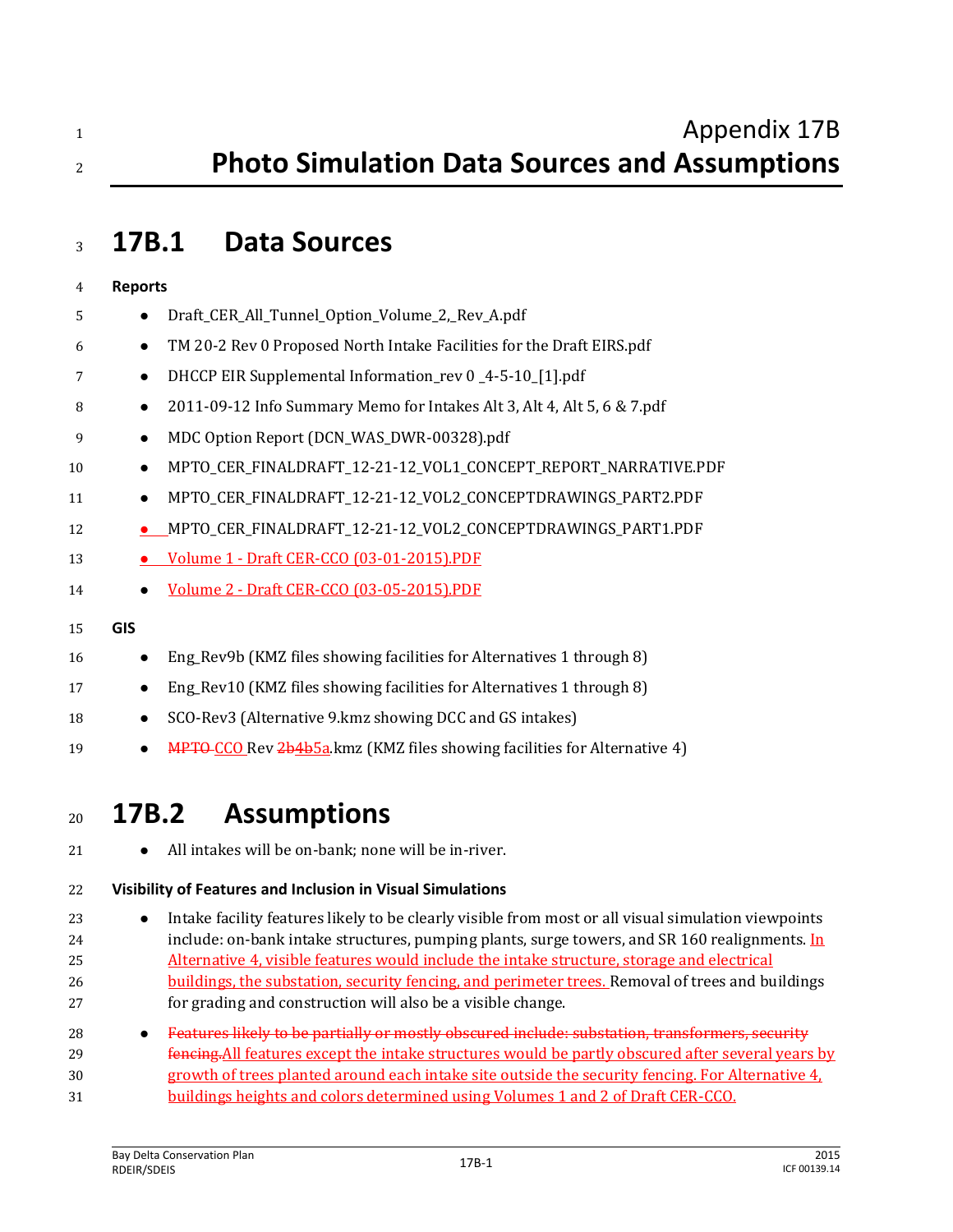- Features not likely to be visible because of their low profile, small size, or screening by other features include: sedimentation basins, solids lagoons, valve vaults, air vents, and other at-grade or low-profile structures.
- Features not shown in the simulations because they are temporary and would not be present after completion includes: temporary access roads, temporary work area fencing, and sheet pile coffer dams.

**Intakes 1–5 (Alternatives 1–8)**

- 8 Locations: use the Eng\_Rev9b GIS files, Alt 1A for east-side intakes and Alt 1C for west-side intakes, but assume locations are approximate, subject to minor adjustments in later more 10 detailed site-specific design. For Alternative 4, use the CCO Rev 5a GIS files for east-side intakes.
- 11 Site-specific locations of intake structures, pumping plants, transformers, substations, 12 permanent road realignments, and temporary roads: use the Eng Rev9b GIS files (CCO Rev 5a 13 GIS files for Alternative 4), but assume these locations are approximate, subject to minor adjustments in later more detailed site-specific design.
- **West-side intakes only: levee and intake area footprints and major structures are not clearly**  delineated in Eng\_Rev9b (because they are for in-river intakes and even then are too generalized and fewer features are shown), so use the final levee and intake area footprint delineated in Figure ON-6 (page 134 in TM 20-2 Rev 0 Proposed North Intake Facilities for the Draft EIRS.pdf) for Intake 4-East as a generic envelope to apply as needed to west-side Intakes.
- Locations of sedimentation basins, solids lagoons, and security fencing are not delineated in Eng\_Rev9b, so use Figure ON-6 (page 134 in TM 20-2 Rev 0 Proposed North Intake Facilities for the Draft EIRS.pdf) for Intake 4-East as a generic site plan to apply as needed to Intakes 1–5 East and West. Used CCO Rev 5a GIS files for Alternative 4.
- **Intake 3-East (Alternatives 1A, 1B, 2A, 2B, 4, 6A, 6B, 7, and 8)**
- 25 All buildings and trees completely or partially covered by Polygon 1616 (Alt 1A, Intake 3, Permanent Surface Impact) in Eng\_Rev9b would be removed.
- **Intake 4-East (Alternatives 1A, 1B, 2A, 2B, 4, 6A, and 6B)**
- 28 All buildings and trees completely or partially covered by Polygon 1644 (Alt 1A, Intake 4, Permanent Surface Impact) in Eng\_Rev9b would be removed.

#### **Intake 2-West (Alternatives 1C, 2C, and 6C)**

- 31 Buildings and trees at the southeast end of Clarksburg along County Hwy E9 would be removed.
- **Buildings and trees at the intersection of County Hwy E9 and County Rd 141 would be removed.**
- **Intakes 2-East and 3-East (Alternative 4)**
- Locations: use the MPTO CCO Rev 2b 4b5a GIS files.

#### **Delta Cross Canal Intake at Walnut Grove and Locke (Alternative 9)**

Location and length: see SCO-Rev3 (Alternative 9.kmz)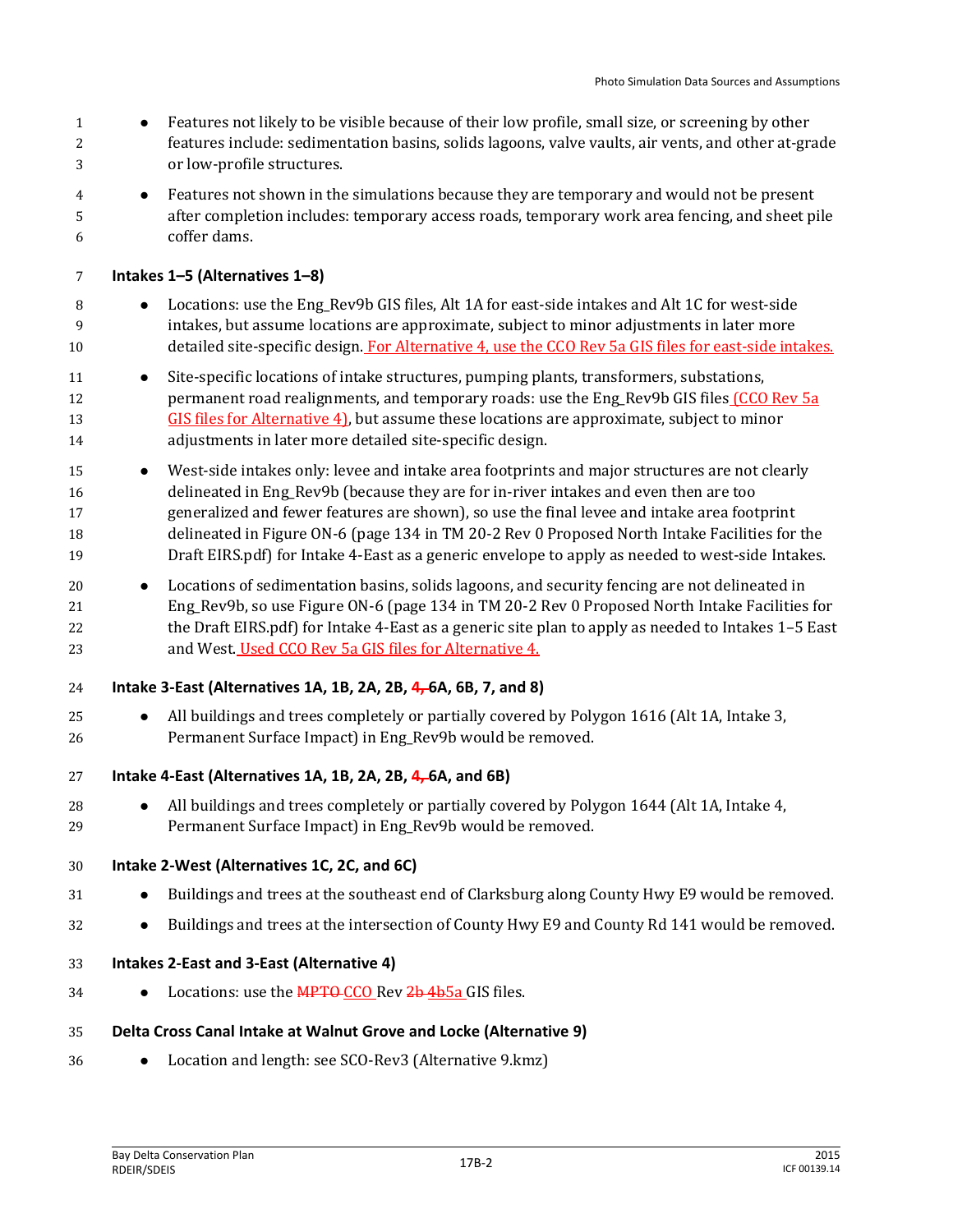**Approximate and generalized design of DCC and GS intake structures: see MDC Option Report**  (DCN\_WAS\_DWR-00328).pdf Visible surfaces would be concrete and that floating log booms would be located in front of the intake bays. Existing vegetation on the levee within the intake structure footprint would be removed. **Launch/Retrieval Shaft Site near Isleton Road Buildings within the barge unloading facility area near Isleton Road would be removed. The**  elevated pad for construction of launch and retrieval shafts would be removed after construction. The permanent access road would be built at approximately existing grade. **Intermediate Forebay (Alternatives 1–8)** 11 Location: Use the Eng\_Rev10 GIS files. Assume footprints of embankments, roads, and work areas are approximate, subject to minor adjustments in later more detailed site-specific design. 13 Visibility: The forebay embankment would be about 27 ft. (8.3 m) high, but about 0.6 mile away, therefore not visually prominent. The permanent 230kV transmission line would not visible because it would be almost directly overhead. Structures and access roads at the north end of intermediate forebay would not visible because of their low profile and distance from the camera (0.60 to 0.7 mile). **Intermediate Forebay (Alternative 4)** 19 Locations: use the MPTO CCO Rev 2b 4b5a GIS files. The site would border the north side of Twin Cities Road. 21 • Visibility: The forebay embankment crest would be about 32 feet above sea level. The height of the overflow containment berm was not defined in the CER; its crest was assumed to be approximately 10 feet above sea level. **East canal from I-5 near the Lambert Road overpass ••** The canal levee would be approximately 2 miles away, so the levee height of 25 feet would be very low in the distance, just a very thin line near the horizon. The siphon would be slightly visible as gap in the levee. The bridge and ramp on Lambert Road would be partly obscured by trees. **East canal from SR 12 near Guard Road •** The grain elevators and associated buildings are within the canal footprint would all be removed. Trees on both sides of road would be removed from the start of road work to the canal levee. The west end of bridge over canal may be visible, but very small. **East canal from SR 4 near South Whiskey Slough Road** The nearest edge of levee, about 25 feet high, would be about 0.37 mile away. Buildings and trees in distance would be on far side of canal, beyond permanent impact area. **West canal from SR 4 near Discovery Bay •** The nearest edge of levee would be about 0.22 mile away. Houses and trees on far side of fields are outside impact areas on far side of canal. Assume that trees and buildings on the south side